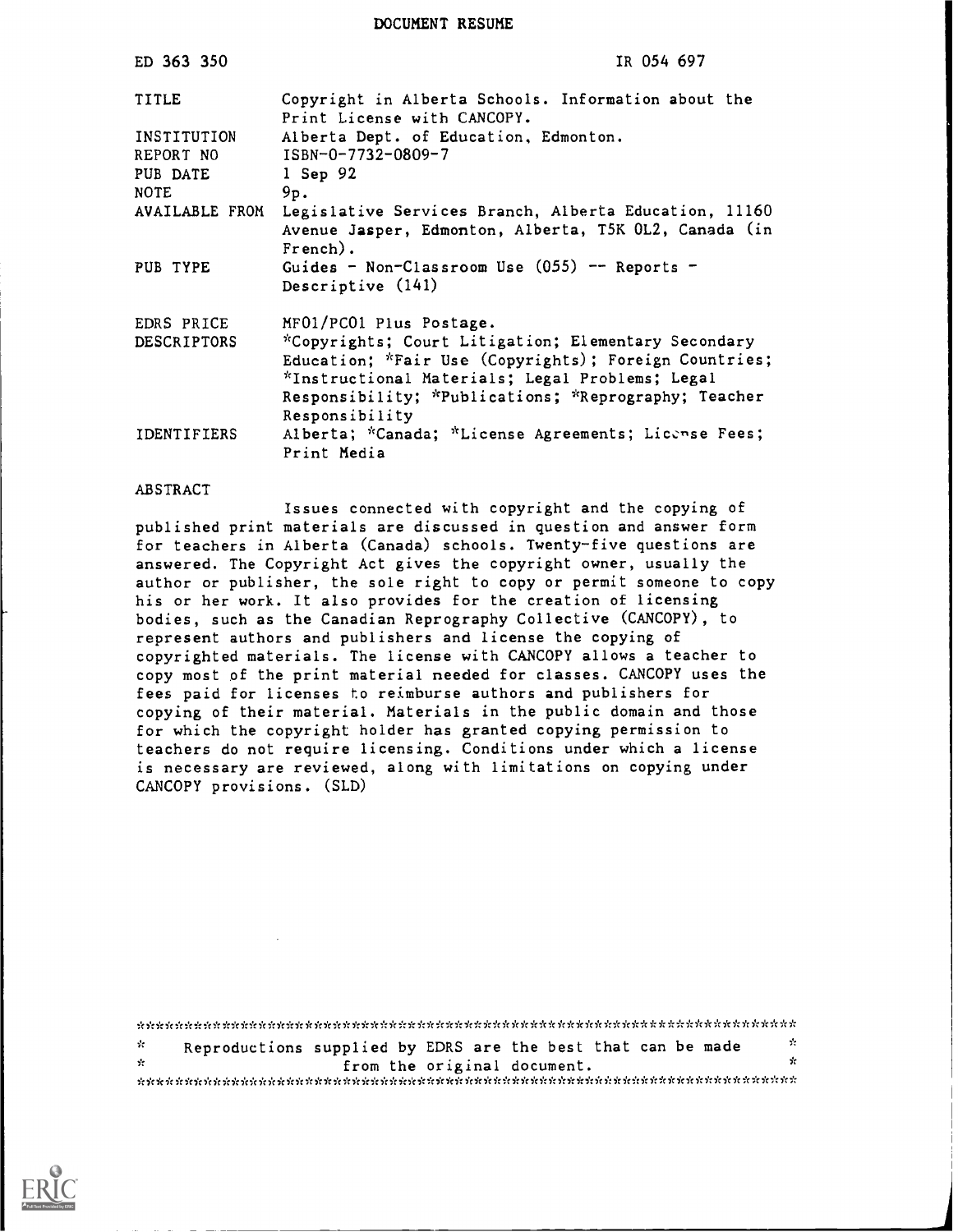U.S. DEPARTMENT OF EDUCATION Office of Educatronai Research and Improvement EDUCATIONAL RESOURCES INFORMATION CENTER (ERIC)

- 0 This document has been reproduCed as received from the person or organization originating it
- 0 Minor changes have been made to improve reproduction guakty
- fin Points of view or opinions stated in this docu.<br>
The ment ou not necessarily represent official<br>
OERI position or policy

# IGHT CO  $\mathbb{Z}$ IN HOOLS

.101.

Information about the print licence with **CANCOPY** 

11.

September 1, 1992



"PERMISSION TO REPRODUCE THIS MATERIAL HAS BEEN GRANTED BY S. Wolodko

**ER** 117054697

ee')

C: ;T-1

BEST COPY AVAILABLE

2

TO THE EDUCATIONAL RESOURCES INFORMATION CENTER (ERIC)."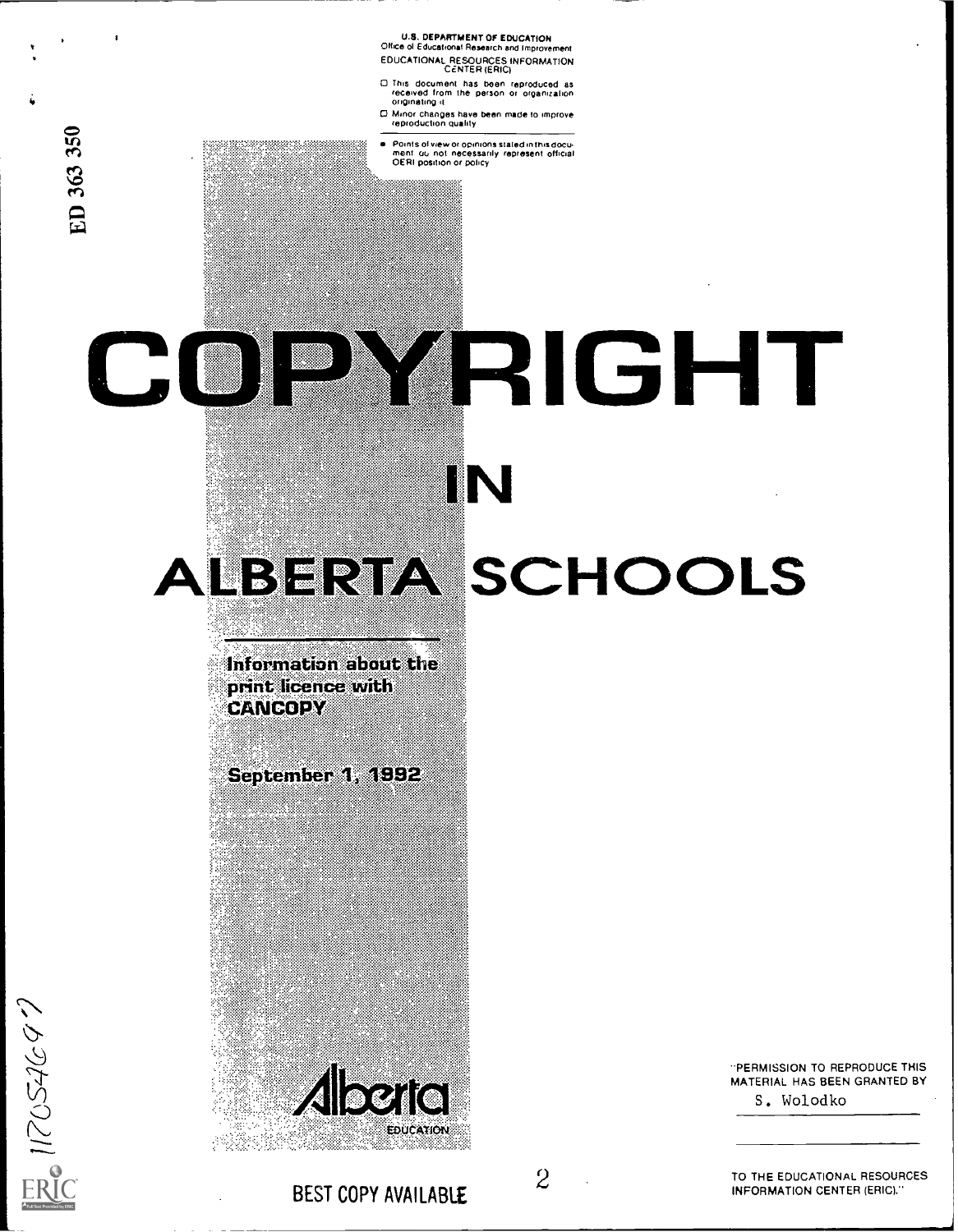Copyright © 1992, the Crown in Right of Alberta as represented by the Minister of Education, Alberta Education, Legislative Services Branch, 11160 Jasper Avenue, Edmonton, Alberto, T5K 0L2, {403) 427-2041.

## Permission is hereby granted by the copyright owner for any person to reproduce this document for educational purposes and on a non-profit basis.

On peut obtenir une copie française de ce document en s'adressant au Legislative Services Bronch, Alberta Education, 11160 avenue Jasper, Edmonton, Alberta, T5K 0L2, (403) 427-2041.

ISBN: 0-7732-0809-7

Edmonton, Alberta 1992



3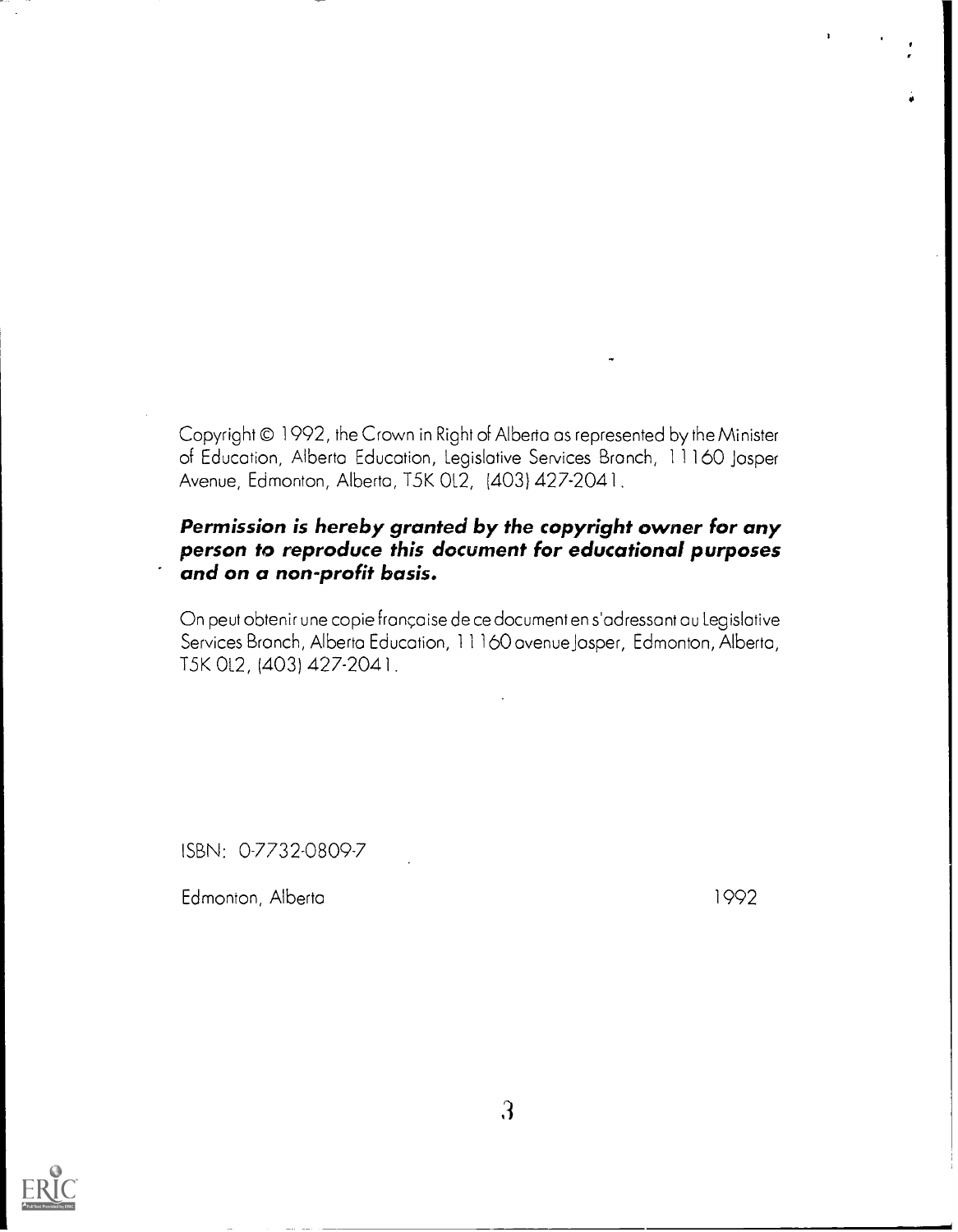## COPYRIGHT IN ALBERTA SCHOOLS

#### 1. How does the Copyright Act affect teachers?

The Copyright Act gives the copyright owner - usually an author or a publisher - the sole right to copy or permit someone else to copy his or her work. It also provides for the creation of licensing bodies, such as the Canadian Reprography Collective ICANCOPY), to represent authors and publishers and license the copying of copyright materials.

#### 2. Why is a Licence with CANCOPY necessary?

Much of the copying that teachers may want to do for their classes is not permitted by the Copyright Act. The Licence with CANCOPY allowsyou to copy most of the print material needed for your classes. CANCOPY will use the fee paid for the licence to reimburse authors and publishers for the copying of their material.

## 3. Can a teacher do any copying of print material without being licensed?

Some creators of print material which is protected by copyright give permission to copy for non-profit, educational purposes. Thomson Newspapers have given teachers in Alberta permission to copy from all their newspapers, including the Globe and Mail and the Lethbridge Herald. Many Alberta Government publications also permit copying. Check the copyright page of a publication for explicit permission.

Other published materials are in the public domain, usually when the author has beendead for 50 years. No permission is needed to copy materials which are no longer protected by copyright.

The types of copying described above do not require licensing . There are also sections of the Copyright Act which may provide limited exceptions or defences in respect to copying which would otherwise infringe copyright. However, where there is a Licence with CANCOPY it is not necessary for teachers to worry about what is and what is not protected by copyright, provided they comply with the restrictions on copying under the Licence.

#### 4. How long will the Licence with CANCOPY be in effect?

This first Licence between CANCOPY and the Minister of Education on behalf of all schools in Alberta which have indicated their participation in the Licence, covers copying for the period September 1, 1992 through August 31, 1993. At the end of this time it may be renewed for subsequent three-month terms. It is expected that a new agreement will be negotiated sometime before the first Licence expires.

## 5. What may be copied and to what extent?

Copying may be done for any purpose within the mandate of the educational institution, including instructional, recreational, professional, research, archival, administrative, or

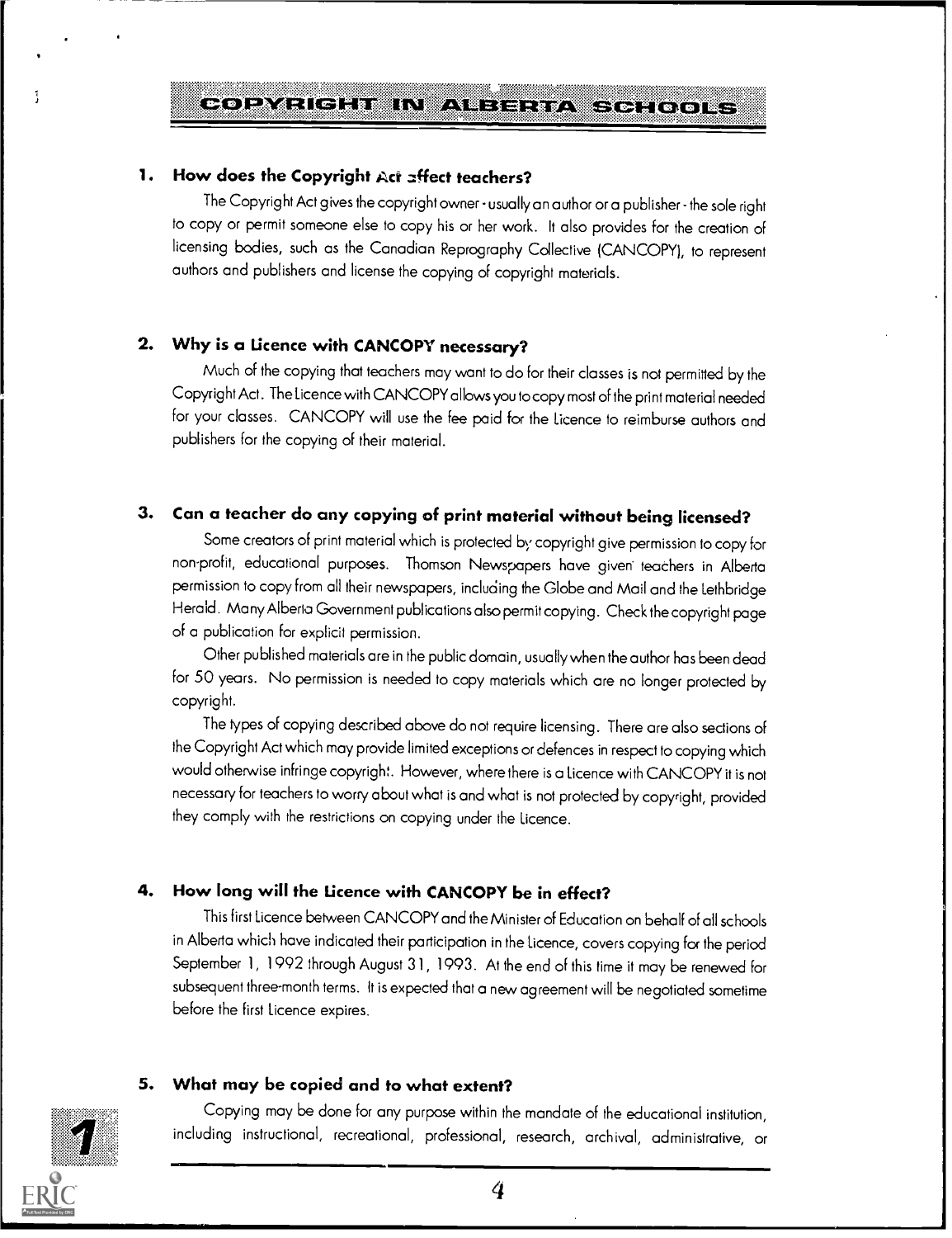#### COPYRIGHT IN ALBERTA **EXPERISTIN**

communication activities, provided that the copying is not done for profit. The Licence allows the copying of either 10 percent of a published work or any of the following published materials (whichever is greater):

- a) an entire single short story, play, essay, article, poem, or item of print music from a book or a periodical issue containing other works;
- b) an entire newspaper article or page;
- c) an entire entry from an encyclopedia, dictionary, annotated bibliography, or similar reference work;
- d) an entire reproduction of an artistic work (including drawings, paintings, prints, photographs, and works of sculpture, architecture, or artistic craftsmanship) from a book or periodical issue containing other works; and
- e) an entire chapter of a work.

In accordance with good bibliographic practice, all copies must contain a reference to the author, artist or illustrator, and source of the material.

# 6. How much of a work may be copied if the work is rare or fragile, has missing or damaged pages, or is out of print and the library's copy is damaged or missing?

If a work in the holding of a library is rare or fragile, the entire work may be copied to prevent the further deterioration of the original. If a work belonging to an educational institution has damaged or missing pages, copies may be made to replace these pages so long as aneffort has first been made to secure a replacement copy within a reasonable time and at a reasonable price. If an out-of-print work in the holdings of a library is damaged or missing, a single copy may be made to replace the work so long as an effort has first been made to secure a replacement copy within a reasonable time and at a reasonable price. In this instance, CANCOPY must be notified that a copy has been made.

#### 7. How many copies may be made?

One copy may be made for each student, two copies for each teacher, additional copies for administrative purposes (including the communication of information to parents), and a reasonable number of copies for reference, in or loan by the library.

## S. Is any material not covered by the Licence agreement with CANCOPY?

The Licence agreement covers most of the copying that teachers might do for their classes. There are, however, some categories of material that may not be copied under the terms of the Licence,



5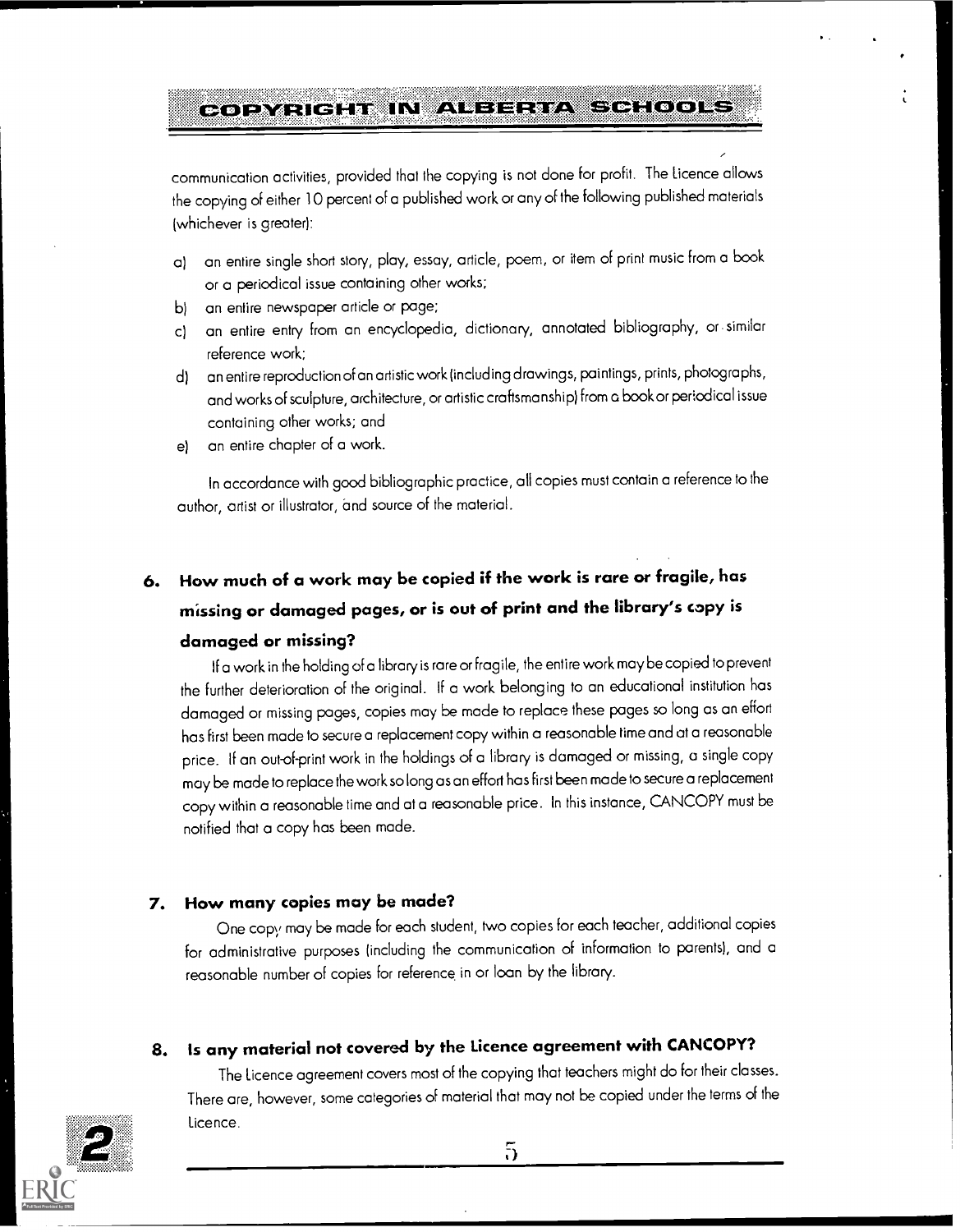## COPYRIGHT IN AUBERTA SCHOOLS

The Licence does not authorize the copying of:

- a) published work books, published commercially prepared work cards, published assignment sheets, published tests, and published examination papers;
- b) other published materials intended to be "consumable",
- c) published materials containing commercially valuable proprietary information, such as newsletters with restricted circulation;
- d) teachers' guides and manuals;
- e) Government of Alberta publications;
- f) originals of artistic works, including photographs or prints;
- g) photographic negatives or transparencies;
- h) print music published for use by choirs, orchestras, bands, and similar ensembles, and by individual performers;
- i) publications that contain a notice expressly prohibiting copying under a Licence from a collective or licencing body:
- j) unpublished works;
- k) any works noted in the Exclusions List.

#### 9. How will teachers know what is on the Exclusions List?

The document entitled Exclusions List will be near copying equipment at schools and school jurisdiction offices. It will be updated regularly so that all teachers will be aware of exactly what materials may not be copied under the terms of the licence with CANCOPY

#### 10. Does this mean that none of the works on the Exclusions List may be

#### copied under the terms of the Licence.

Yes. The terms of the Licence do not authorize teachers to photocopy anything on the Exclusions List. Teachers must contact the author or the publisher directly to obtain permission to copy the publications that appear on the Exclusions List.

#### 11. Must teachers also adhere to the British and the American Exclusions

#### Lists?

Yes. Teachers are permitted to copy most British and American material because CANCOPY has entered into agreements with similar collectives in the United Kingdom and the United States.

In obtaining the right to represent foreign authors and publishers, CANCOPY is required to adhere to the Exclusions Lists of other collectives. These lists reflect the agreements which those collectives have with authors and publishers in their own countries and CANCOPY has 30 metatra. The 30 metatra 30 metatra 30 metatra 30 metatra 30 metatra 30 metatra 30 metatra 30 metatra 30 metatra 30 metatra 30 metatra 3

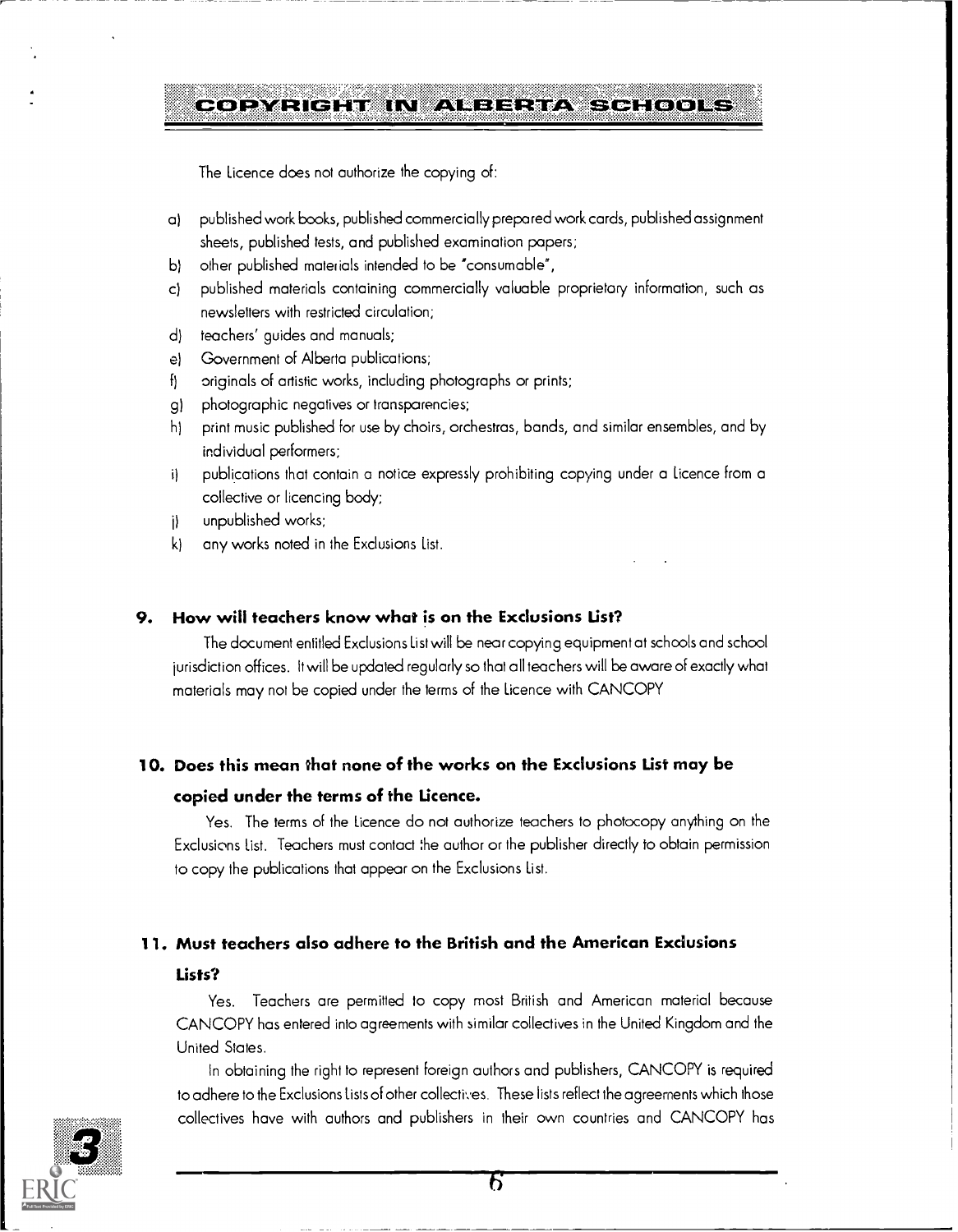## 0-01-YEHELM IN ANETHERA SCHLOOKS

incorporated those lists into its own Exclusion List. Therefore, leachers are not authorized to copy works noted in any Exclusions List without the express permission of the copyright owner.

#### 12. Does the Licence permit teachers to copy an entire book over the course

#### of a year?

No. It does not allow systematic, cumulative copying from the same copyright work or material for one course of study or program.

#### 13. May teachers copy a selection of works and bind them into an

#### anthology for their classes?

No. The Licence does not permit the permanent binding by machine of a selection d copied works into an anthology.

#### 14. May teachers enter material into a computer and print out copies for

#### class use?

Yes. However, the material may not be entered into any form of shalabase to which other users, not covered by the Licence, may hove access. In addition, the copying guidelines of the Licence apply and teachers may not enter more of the work into a computer than the Licence permits.

#### 15. May French Language materials be copied?

CANCOPY hos an agreement with the Quebec Collective, L'Union des ecrivains et ecrivaines quebecois (UNEQ) which permits access to materials in its repertoire.

#### 16. May materials published in other countries be copied?

Since CANCOPY has reciprocal agreements with reprography collectives in other countries, teachers are permitted immediate access to published works in (any language) of the following countries: the United States, France, Spain, Switzerland and Liechtenstein, Germany, Iceland, Norway, Australia, and the United Kingdom.

#### 17. The Ucence indicates that "consumable" material is not to be copied.

#### What is consumable material?

A published work is considered to be consumable if the material, after use by one student,

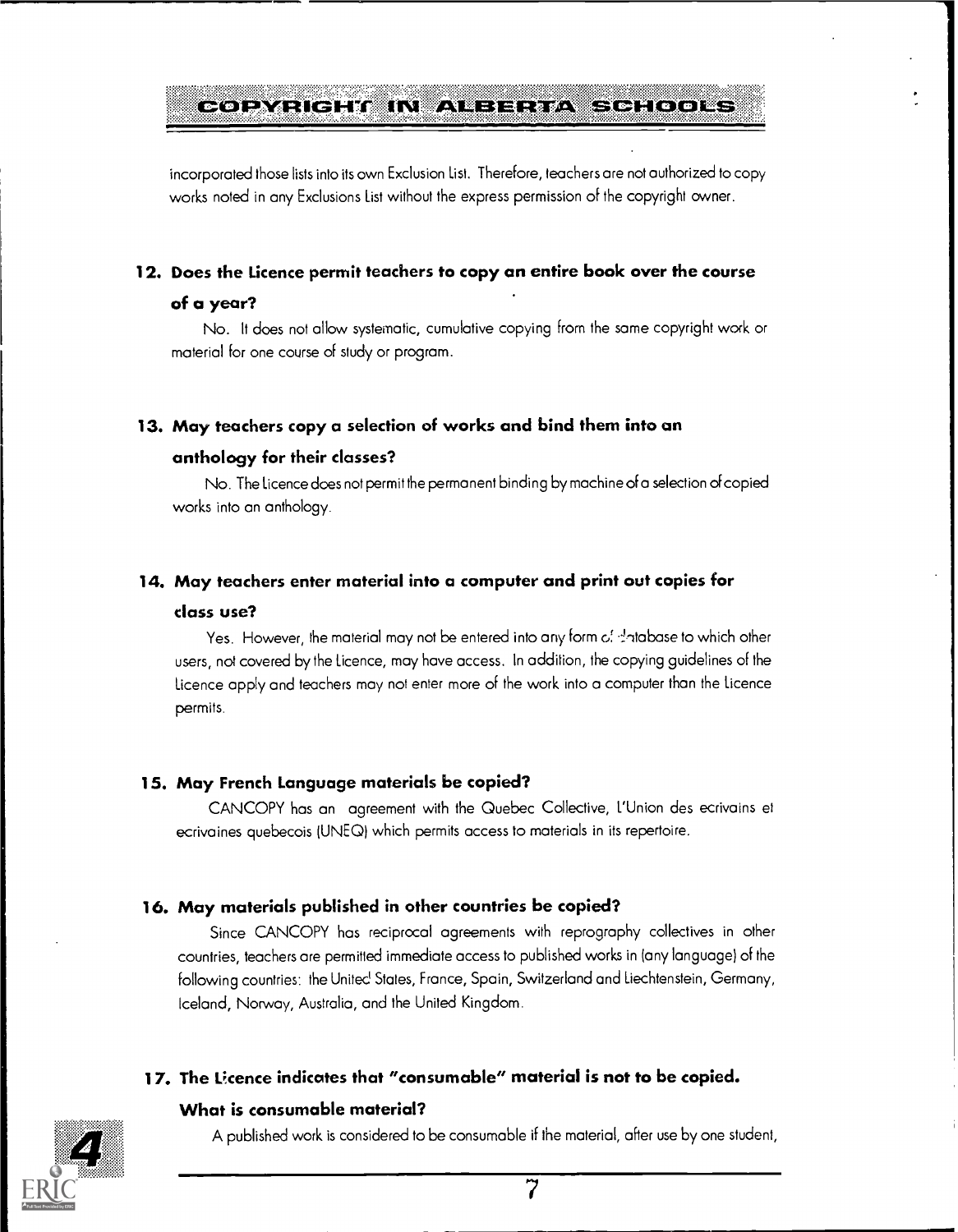# PYRIGHT IN ALBERTA SCHOOLS III

is not fit for the same use by other students. Unless otherwise stated, the outhors and publishers of this type of material intend that a copy of the material should be purchased for each student.

## 18. Why does the Licence permit the copying of print music from a non-music book or other publication but not music for use by choirs, orchestra, bands, and similar ensembles, and by individual performers?

A non-music book or periodical may be copied because it is not being produced and marketed primarily for performers. Print music for use by choirs, orchestras, bands, and similar ensembles, and by individual performers, whether in sheet music or book form, is not covered by the terms of the Licence because it has been expressly forbidden by the copyright owners.

#### 19. What happens if teachers copy beyond the terms of the Licence?

Copying beyond the terms of the licence is an infringement of copyright and is a breach of the Licence unless the express written permission of CANCOPY or the copyright owner has been received. Teachers copying without such permission may be subject to certain penalties under the law.

## 20. Does the Licence cover the copying of published works for students who are blind, visually impaired, or otherwise unable to read print because of a disability?

Yes. Published works may be transcribed into audio, Braille, enlarged print and machinereadable formats. They are to be used only by students who are blind, visually impaired, or unable to read normal print because of a disabilily and by teachers involved in educating these students.

All or any part of a work published in Canada or Australia may be transcribed if the work is not on the Exclusions list. The copies must contain a reference to the author, artist or illustrator, and source of the material. The production of copies may be made for "published work books, published commercially prepared work cards, published assignment sheets, published tests, and published examination papers"; and "other published materials intended to be 'consumable'.

#### 21. How does CANCOPY distribute the Licence fees to authors and

#### publishers?

The process by which CANCOPY will distribute royalties to authors and publishers has not been finalized.